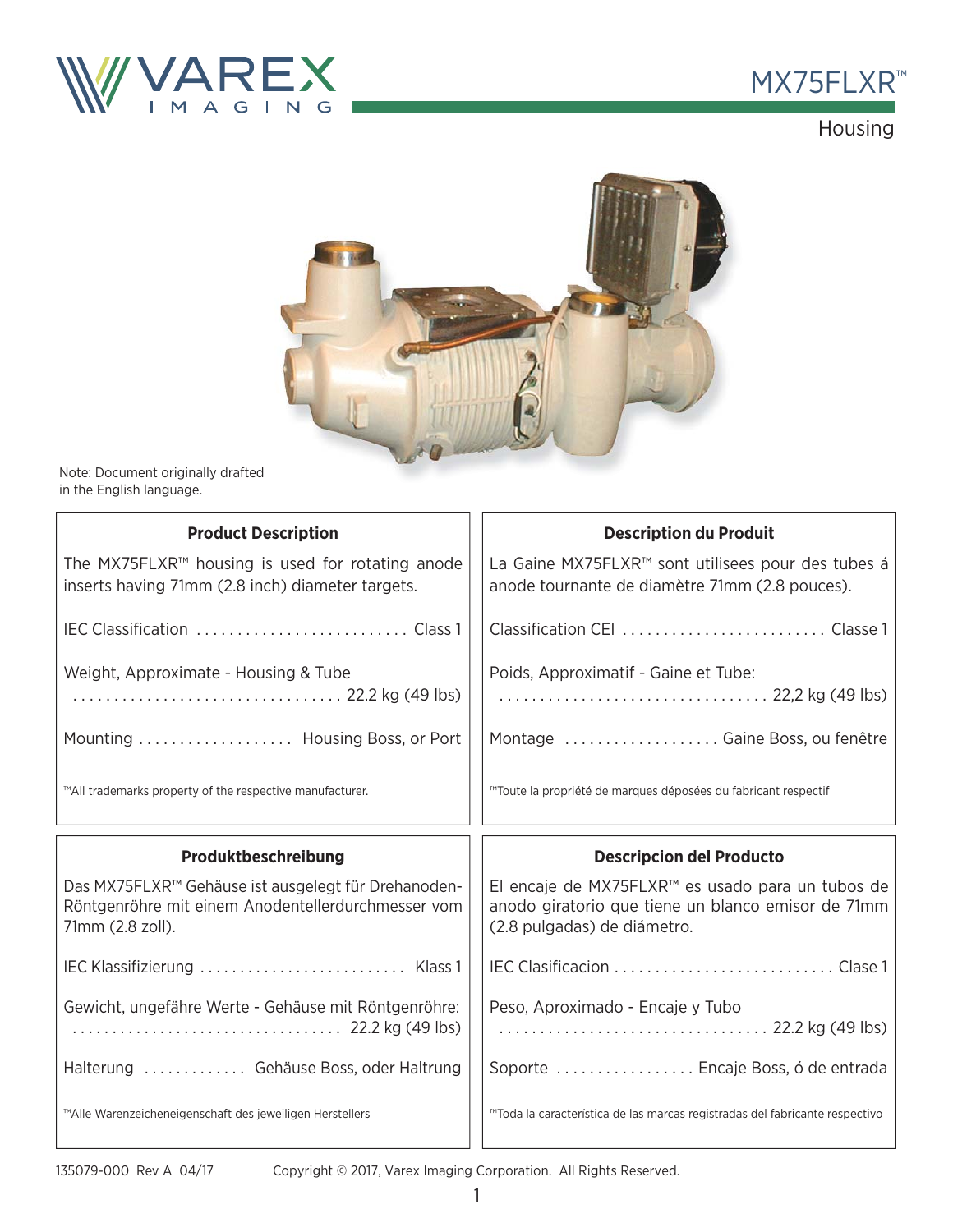



| <b>Product Description</b>                                             | <b>Description du Produit</b>                                                                                        |  |
|------------------------------------------------------------------------|----------------------------------------------------------------------------------------------------------------------|--|
| Maximum Potential Difference  150 kV                                   | Diffèrence de potentiel maximum  150 kV                                                                              |  |
| Maximum X-Ray Tube Assembly Heat Content 925 kJ (1,250 kHU)            |                                                                                                                      |  |
| Maximum Continuous Heat Dissipation  740 W (999 HU/sec)                | Dissipation thermique continue de la gaine 740 W (999 UC/sec)                                                        |  |
|                                                                        |                                                                                                                      |  |
| X-Ray Tube Assembly<br>Permanent Filtration 0.7mm AI @ 75 kV IEC 60522 | Filtre non amovible de l'ensemble gaine/tube                                                                         |  |
| Loading Factors for Leakage Radiation 150 kV, 3.3 mA                   | Technique de mesure du courant de fuite  150 kV, 3,3 mA                                                              |  |
| Temperature Limits for Storage and Transport $\ldots$ -9°C to +70°C    | Limites de Température Pour le Transport et Pour L'Emmasinage<br>Limites de pression atmosphérique  70 kPa à 106 kPa |  |
| X-Ray Tube Assembly. (Complies to)  IEC 60601-2-28                     | Les ensembles gaine/tube (Conforme aux)  CEI 60601-2-28                                                              |  |

| Produktbeschreibung                                          | <b>Descripcion del Producto</b>                                                         |  |
|--------------------------------------------------------------|-----------------------------------------------------------------------------------------|--|
|                                                              |                                                                                         |  |
| Maximale Wärmespeicherkapazitat des Strahlergehäuses         | Capacidad del almacenaje termal de encaje  925 kJ (1,250 kHU)                           |  |
|                                                              | Difusion del calor continuado del encaje  740 W (999 HU/sec)                            |  |
| Maximale kontinuierliche Wärmeableitung des Strahlergehäuses | Temperatura máxima de la encaje  78°C                                                   |  |
|                                                              | Ensamblaje de tubo de los Rayos X<br>Filtracion Permanente  0.7mm AI @ 150 kV IEC 60522 |  |
| Röntgenstrahlers                                             |                                                                                         |  |
|                                                              |                                                                                         |  |
| Lecktechnikfaktoren  150 kV, 3.3 mA                          | Temperatura Limitada de Almacen y Transporte  -9°C a +70°C                              |  |
| Temperaturgrenzen für Aufbewahrung und Transport             |                                                                                         |  |
|                                                              | Ensamblaje de tubo de los Rayos X (Conformarse de)                                      |  |
|                                                              |                                                                                         |  |
| Röntgenstrahler (Enstprechen)  IEC 60601-2-28                |                                                                                         |  |
|                                                              |                                                                                         |  |

Copyright © 2017, Varex Imaging Corporation. All Rights Reserved.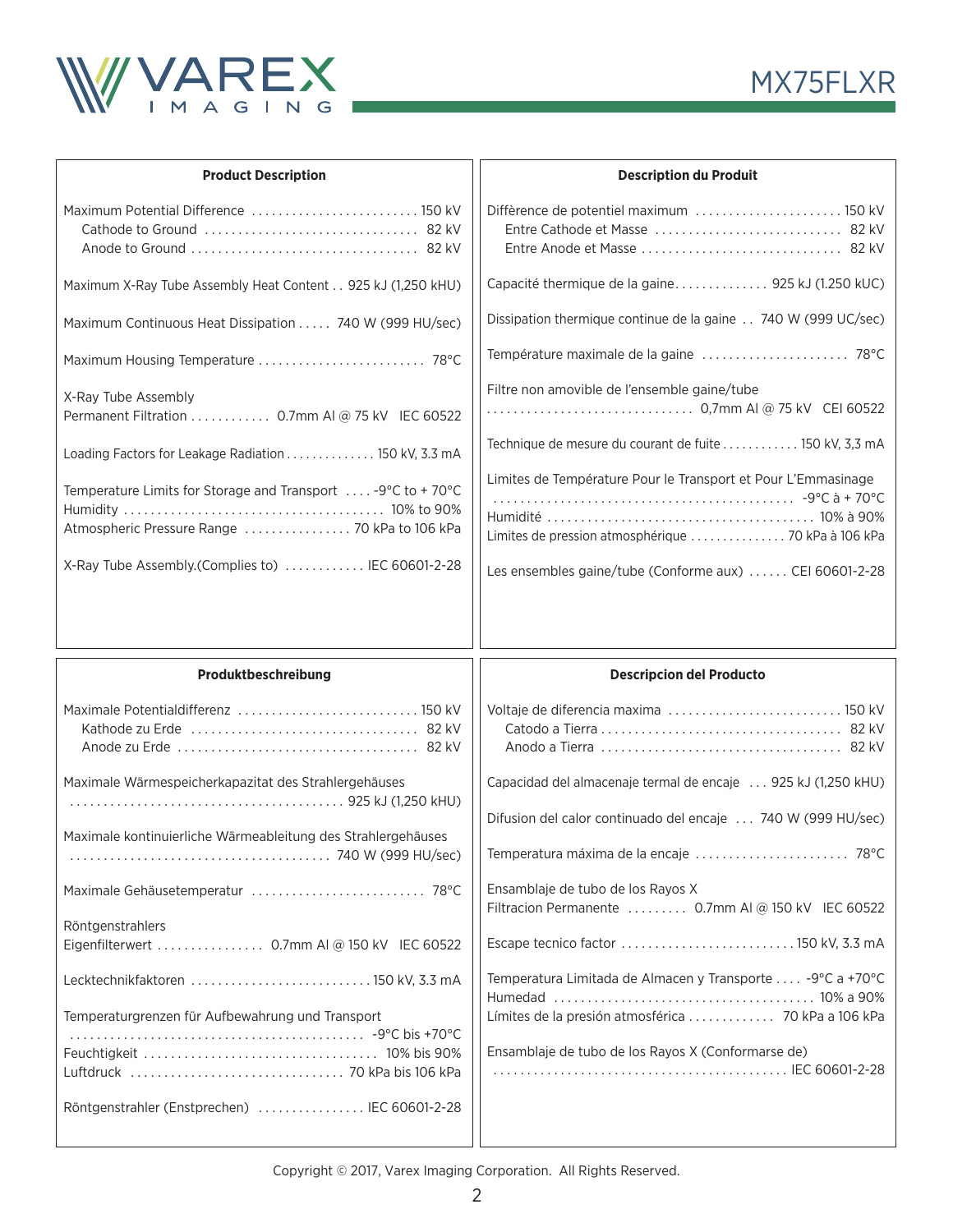

Dimensions are for reference only Les dimensions sont pour la référence seulement Maße sind als nur Referenz Las dimensiones están para la referencia solamente



Housing Outline Drawing Dessin d' Encombrement de la Gaine Mabseichnungen des Gehäuses Esquema Detallado del Encaje



Copyright © 2017, Varex Imaging Corporation. All Rights Reserved.